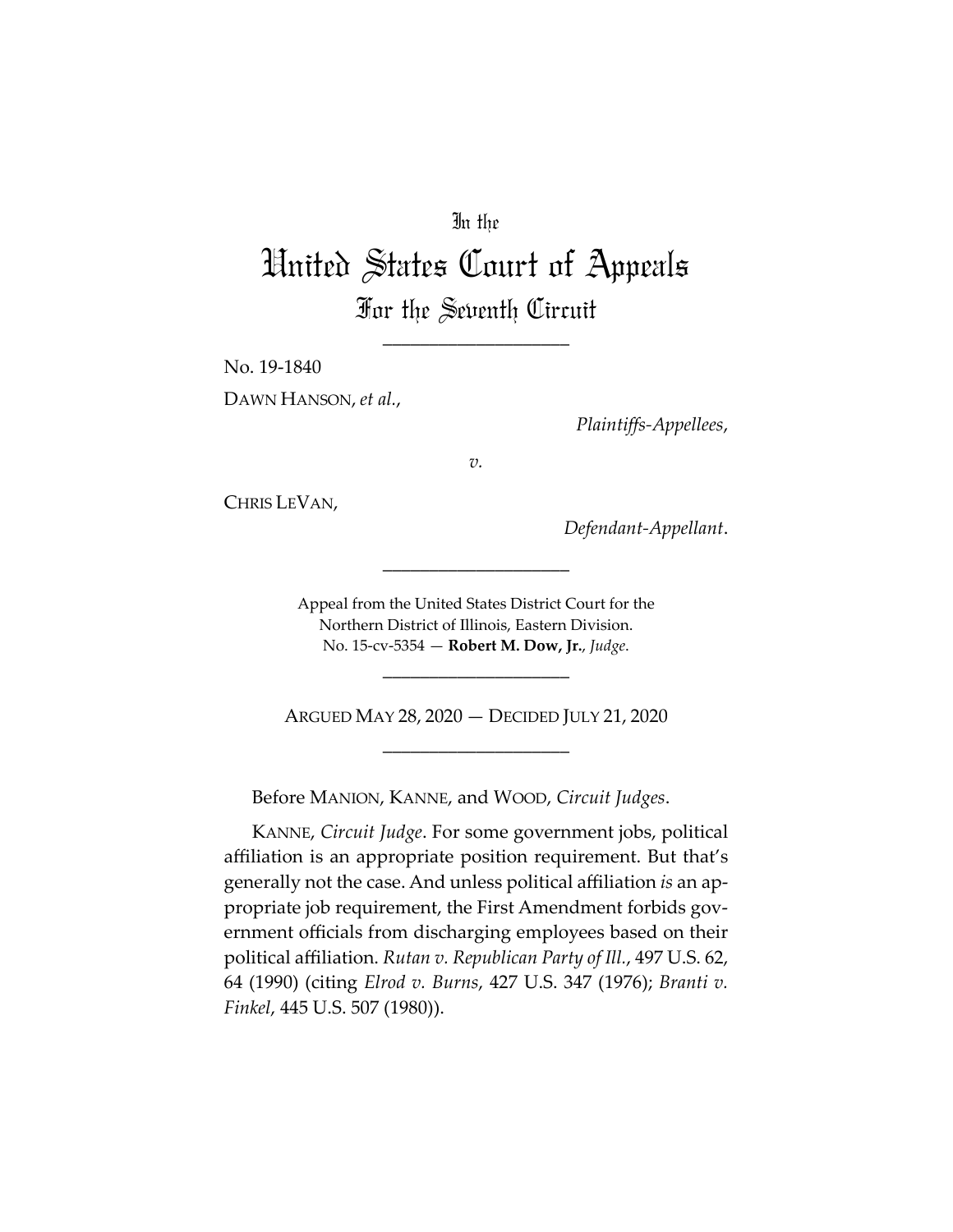After stepping into his elected office as Milton Township Assessor, Chris LeVan dismissed a group of employees who were Deputy Assessors, allegedly because they supported his political rival and predecessor. The fired deputies sued LeVan, claiming the terminations violated their First Amend‐ ment rights. In a motion to dismiss for failure to state a claim, LeVan asserted a qualified-immunity defense. The district court concluded that LeVan is not entitled to qualified im‐ munity at this pleading stage, and LeVan appealed.

We affirm because, taking as true the plaintiffs' wellpleaded allegations about the characteristics of the Deputy Assessor position, a reasonable actor in LeVan's position would have known that dismissing the deputies based on their political affiliation violated their constitutional rights.

#### **I. BACKGROUND**

According to the plaintiffs' complaint, in 2013 Chris LeVan was elected to the office of Milton Township Assessor, displacing his predecessor and political rival, Bob Earl. Shortly after he took office, LeVan discharged a group of em‐ ployees—Deputy Assessors1—who had publicly supported Earl in his run for reelection.

The dismissed employees sued LeVan in his personal and official capacities for discharging them on improper bases. At issue now are the plaintiffs' challenges that LeVan, under color of state law, violated their rights guaranteed by the First Amendment (applicable to Illinois through the Fourteenth Amendment) by firing them because of their political

<sup>1</sup> Among the plaintiffs dismissed from their positions in the Assessor's Office is a former IT Administrator. This appeal does not concern that plaintiff, only those who were Deputy Assessors.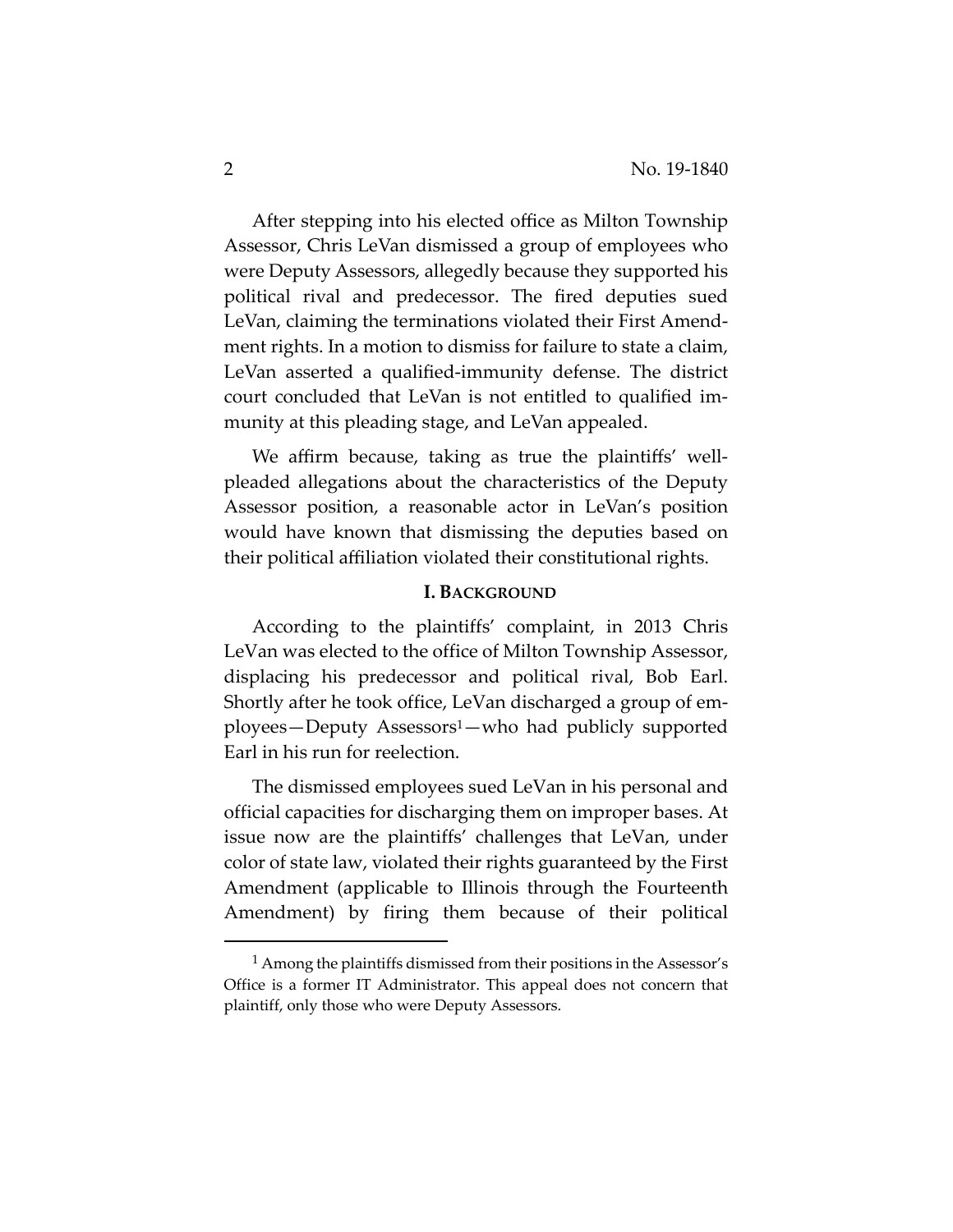affiliation. *See* 42 U.S.C. § 1983. They alleged that the Deputy Assessor position is not one for which political affiliation is a valid job requirement, as the position did not authorize the employees to have meaningful input in policy decisions, yet LeVan discharged them based on their political affiliation.

For these challenges against LeVan in his individual capacity, LeVan asserted qualified immunity as a defense. *See Leatherman v. Tarrant Cty. Narcotics Intelligence & Coordination Unit*, 507 U.S. 163, 166 (1993) (recognizing that qualified im‐ munity is afforded only to individual officials, not to units of government); *Ruffino v. Sheahan*, 218 F.3d 697, 700 (7th Cir. 2000). He did so in a motion to dismiss, under Rule 12(b)(6), for failure to state a claim upon which relief can be granted. Fed. R. Civ. P. 12(b)(6). The district court concluded that LeVan is not entitled to qualified immunity at the pleading stage and allowed the claims to proceed. LeVan sought inter‐ locutory review of that decision.

### **II. ANALYSIS**

#### *A. Appellate Jurisdiction*

The first order of business is our jurisdiction to review the district court's qualified‐immunity decision. The former Dep‐ uty Assessors contend that we lack jurisdiction, reasoning that the district court's order is nonfinal and falls outside the collateral‐order doctrine. We disagree.

Appellate courts' jurisdiction under 28 U.S.C. § 1291 is in‐ deed limited to appeals from "final decisions" of district courts. But some "final decisions" are made before the district court enters a final judgment: certain "collateral orders" are immediately reviewable because they "'[1] conclusively determine the disputed question, [2] resolve an important issue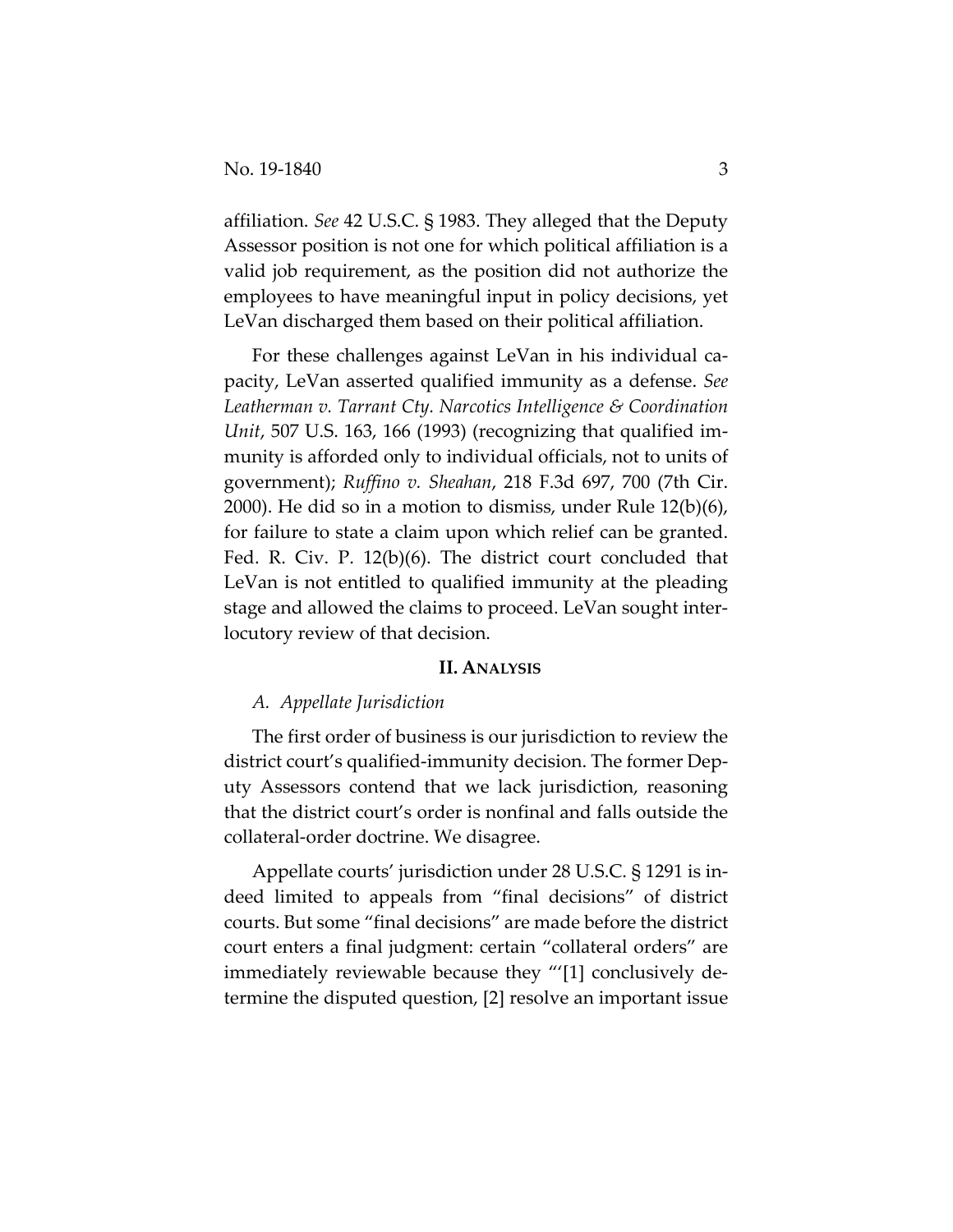completely separate from the merits of the action, and [3] [are] effectively unreviewable on appeal from a final judgment.'" *Johnson v. Jones*, 515 U.S. 304, 310 (1995) (bracketed numbers in original) (quoting *Puerto Rico Aqueduct & Sewer Auth. v. Metcalf & Eddy, Inc.*, 506 U.S. 139, 144 (1993)).

Denials of qualified immunity often fall into this category of immediately appealable orders. They are reviewable when "the issue appealed concerned, not which facts the parties might be able to prove, but, rather, whether or not certain given facts showed a violation of 'clearly established' law." *Id.* at 311 (quoting *Mitchell v. Forsyth*, 472 U.S. 511, 528 (1985)); *see, e.g.*, *Leiser v. Kloth*, 933 F.3d 696, 700–01 (7th Cir. 2019), *cert. denied*, No. 19‐7508 (Apr. 27, 2020). In other words, the denial of qualified immunity is within our jurisdiction to review be‐ fore a final judgment if that denial turns on "abstract" questions of law. *Ashcroft v. Iqbal*, 556 U.S. 662, 674 (2009) (quoting *Johnson*, 515 U.S. at 317). By contrast, interlocutory review is unavailable for a district court's "fact‐based" decision—for example, that the evidence in the pretrial record shows a genuine issue of fact on which qualified immunity depends. *Id.* (quoting *Johnson*, 515 U.S. at 317); *see Johnson*, 515 U.S. at 307, 313 (no appellate jurisdiction to review district court's order determining that evidence is sufficient to permit a particular finding of fact after trial).

The district court's decision here was on a motion to dis‐ miss, under Rule 12(b)(6), for failure to state a claim. As we see it, LeVan essentially contended that the plaintiffs did not assert a constitutional violation upon which relief can be granted because LeVan is qualifiedly immune. Fed. R. Civ. P. 12(b)(6); *see Jacobs v. City of Chicago*, 215 F.3d 758, 765 n.3 (7th Cir. 2000).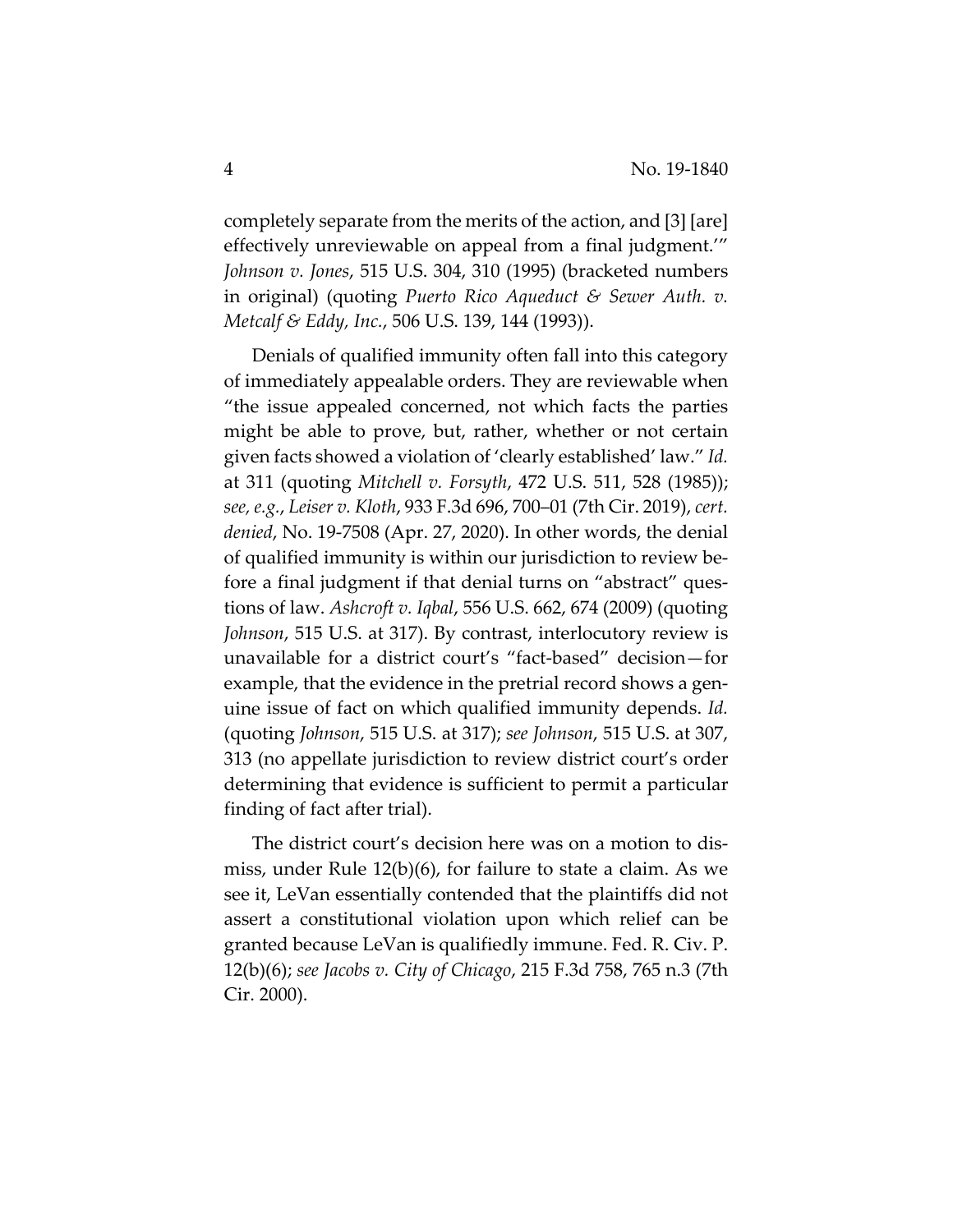We have accepted that dismissal under Rule 12(b)(6) can preserve an official's right, under qualified‐immunity doc‐ trine, "not to stand trial or face the other burdens of litiga‐ tion," including pretrial discovery. *Mitchell*, 472 U.S. at 526; *see Pearson v. Callahan*, 555 U.S. 223, 231–32 (2009); *Reed v. Palmer*, 906 F.3d 540, 548–49 (7th Cir. 2018). But dismissal un‐ der Rule 12(b)(6) is not the only way to preserve that right. *See Jacobs*, 215 F.3d at 774–75 (Easterbrook, J., concurring in part and in the judgment) (identifying other means by which im‐ munity may be decided without protracted discovery). Nor is it always (if ever) the most suitable procedural setting to de‐ termine whether an official is qualifiedly immune, because immunity may depend on particular facts that a plaintiff need not plead to state a claim. *Alvarado v. Litscher*, 267 F.3d 648, 651–52 (7th Cir. 2001).

Ultimately, dismissal under Rule 12(b)(6) is appropriate based on qualified immunity only when the plaintiffs' well‐ pleaded allegations, taken as true, do not "state a claim of vi‐ olation of clearly established law." *Behrens v. Pelletier*, 516 U.S. 299, 306 (1996) (quoting *Mitchell*, 472 U.S. at 526). We elabo‐ rate and apply this standard later on, but for now it is enough to reiterate that "a complaint may be dismissed under Rule 12(b)(6) on qualified immunity grounds where the plaintiff asserts the violation of a broad constitutional right that had not been articulated at the time the violation is alleged to have occurred." *Jacobs*, 215 F.3d at 765 n.3. And the familiar plausi‐ bility standard governs.2 *See Reed*, 906 F.3d at 548.

<sup>2</sup> We have recognized the tension between the plausibility standard that applies to motions for dismissal of a complaint; the often fact-intensive nature of qualified-immunity determinations; and the protection that the qualified‐immunity doctrine provides against the burdens of pretrial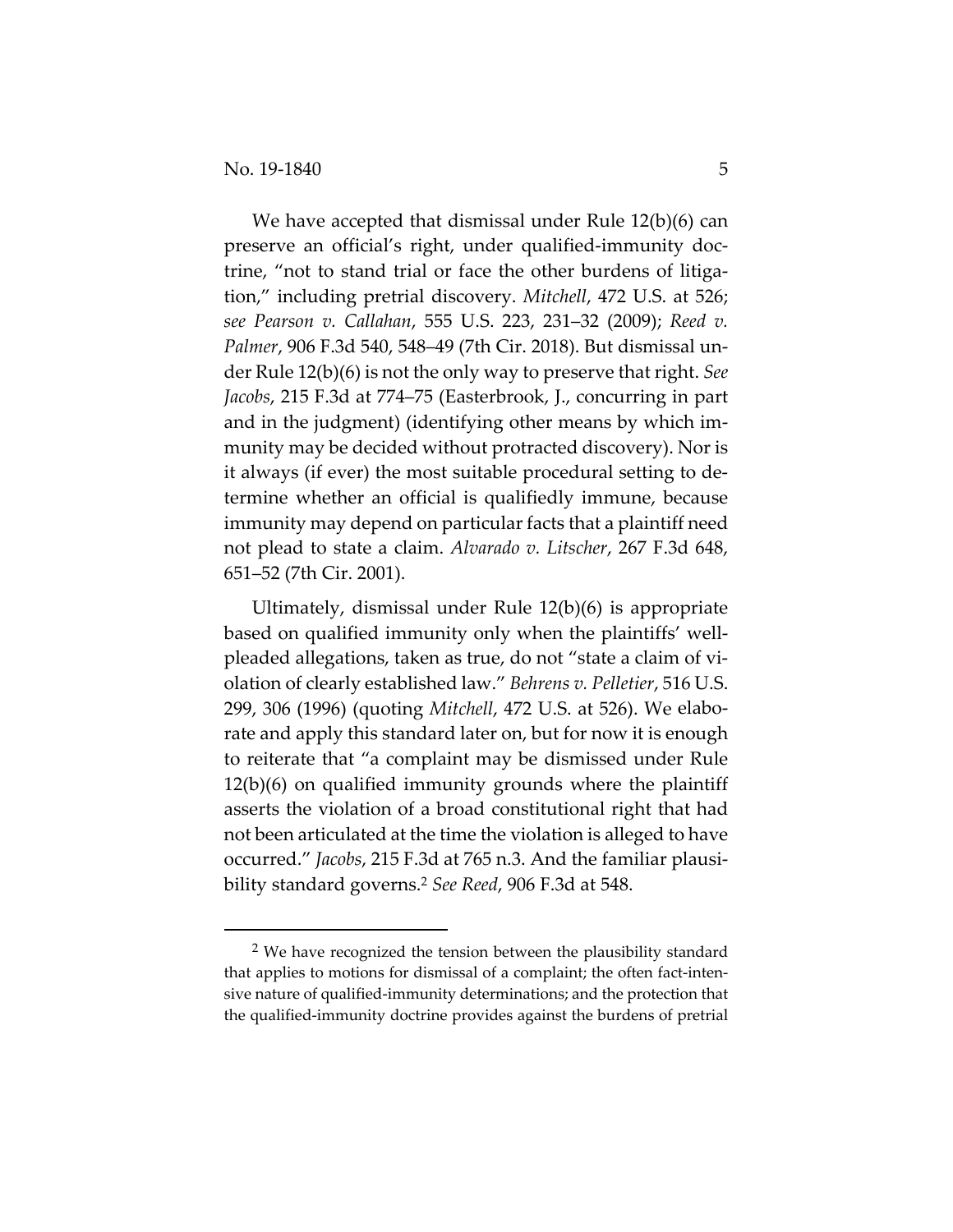The district court concluded that the plaintiffs stated a claim for a violation of a clearly established right, barring qualified immunity at this point in the litigation. The court reached this conclusion by taking the plaintiffs' well‐pleaded allegations as true and answering two questions: First, did the plaintiffs' allegations add up to a claim that a constitutional right was violated? And second, was the right clearly estab‐ lished when LeVan discharged the employees? As far as ju‐ risdiction is concerned, these are "abstract" legal questions about "the substance and clarity of pre‐existing law," given the facts as alleged. *Ortiz v. Jordan*, 562 U.S. 180, 190 (2011); *cf. Leiser*, 933 F.3d at 700–01.

The plaintiffs argue that the first question is fact-based, nonfinal, and thus unreviewable. They point to the district court's remark that whether LeVan will be entitled to quali‐ fied immunity on a further-developed record "cannot be resolved on the pleadings." This remark, they reason, indicates that the district court's decision both (a) turns on facts not yet determined and (b) is not necessarily the last qualified‐im‐ munity determination the court will make.

matters, including discovery. *See, e.g.*, *Reed*, 906 F.3d at 548–49; *Jacobs*, 215 F.3d at 765 n.3. Although this tension generally makes Rule 12(b)(6) a poor fit for dismissal on the basis of qualified immunity, *Reed*, 906 F.3d at 548– 49; *see also Siefert v. Hamilton County*, 951 F.3d 753, 761 (6th Cir. 2020), it does not preclude appellate jurisdiction, *see Iqbal*, 556 U.S. at 672; *Behrens*, 516 U.S. at 307–08; *see, e.g.*, *Hardeman v. Curran*, 933 F.3d 816, 819–20 (7th Cir. 2019). The tension is also eased by other rules, like Rule 12(e) and Rule  $26(c)$ , that can be engaged to avoid or curtail discovery before a qualifiedimmunity decision is made on summary judgment. *See Crawford‐El v. Brit‐ ton*, 523 U.S. 574, 598–99 (1998); *Jacobs*, 215 F.3d at 775 (Easterbrook, J., con‐ curring in part and in the judgment).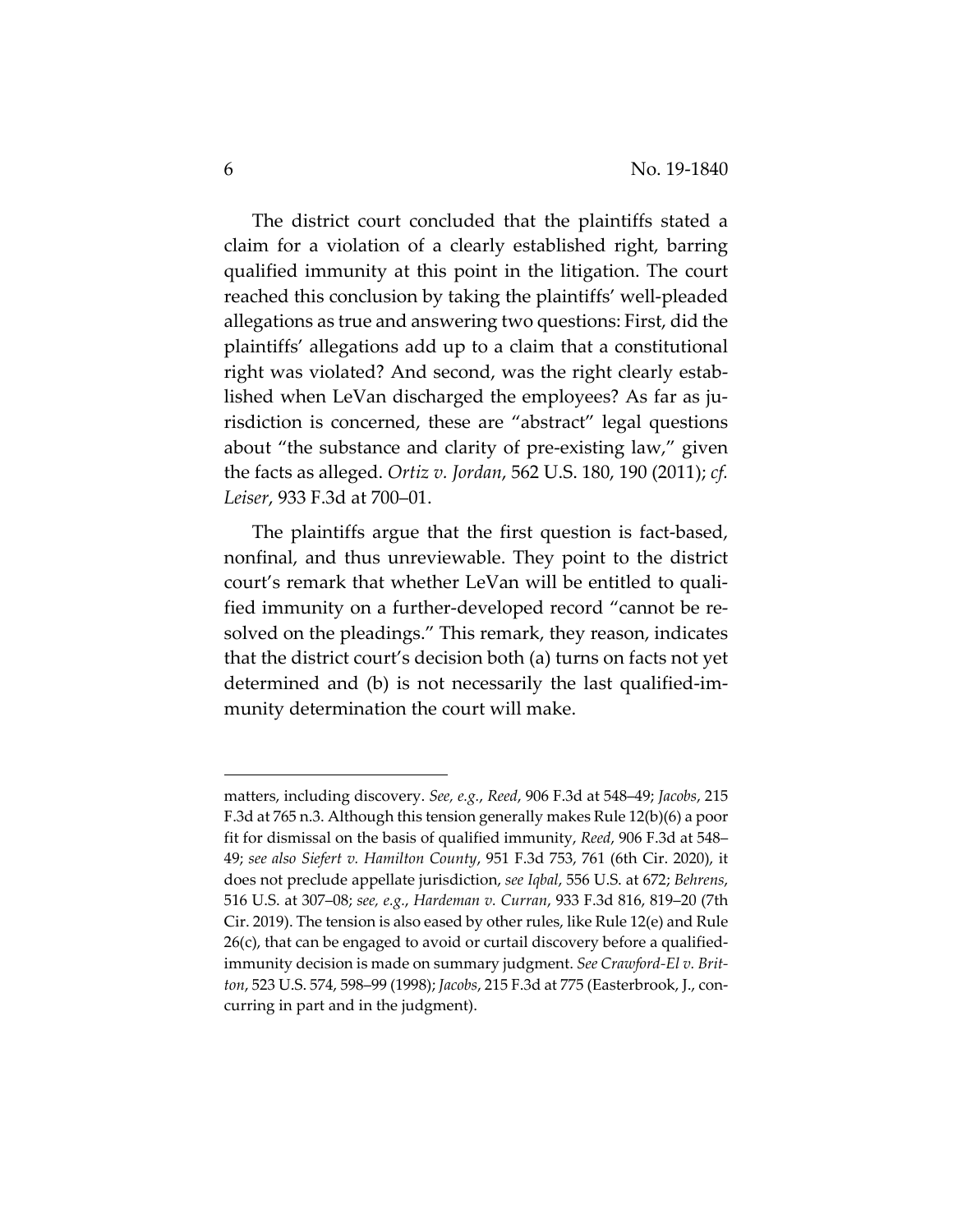The merits inquiry embedded in the first question whether political affiliation is an appropriate requirement for a certain position—certainly calls for a case‐specific assess‐ ment of the government job at hand. *See Branti*, 445 U.S. at 518. And it is true that we have generally classified this inquiry as a matter of fact that in some cases ought to be resolved as a matter of law<sup>3</sup>—depending on how clearly statutes, ordinances, regulations, and a reliable job description establish the position responsibilities.4

<sup>3</sup> Whether this inquiry is a matter of law or fact split the circuits. *See Horton v. Taylor*, 767 F.2d 471, 478 (8th Cir. 1985). *Compare Gordon v. County of Rockland*, 110 F.3d 886, 888–89, 889 n.4 (2d Cir. 1997) (concluding that the propriety of political affiliation as a criterion for a position is a matter of law, and suggesting it is never an issue for the jury to decide), *with Pleva v. Norquist*, 195 F.3d 905, 912 (7th Cir. 1999) (stating that the issue "should ordinarily be left for a jury to determine" but may be resolved as a matter of law when the position responsibilities are clearly outlined by law).

<sup>4</sup> *See, e.g.*, *Allman v. Smith*, 790 F.3d 762, 766–67 (7th Cir. 2015) (ac‐ knowledging that trial could show plaintiff had more discretion than job description implied); *Powers v. Richards*, 549 F.3d 505, 510 (7th Cir. 2008) (resolving inquiry as a matter of law when plaintiff did not dispute that the official job description accurately explained the position responsibili‐ ties); *Fuerst v. Clarke*, 454 F.3d 770, 773–74 (7th Cir. 2006) (concluding that the matter could not be resolved on summary judgment); *Riley v. Blago‐ jevich*, 425 F.3d 357, 360–61 (7th Cir. 2005) (contemplating that a systemat‐ ically unreliable job description could precipitate a factual inquiry, but quoting *Danahy v. Buscaglia*, 134 F.3d 1185, 1191 (2d Cir. 1998), for asser‐ tion that the inquiry "presents a question of law informed solely by the job description and the powers of office"); *Vargas‐Harrison v. Racine Unified Sch. Dist.*, 272 F.3d 964, 972 (7th Cir. 2001) (observing that "an individual's status as a policy‐making employee frequently poses a fact question" but that "a court may resolve this issue without the aid of a finder of fact" when "the duties and responsibilities of a particular position are clearly defined by law and regulations"); *Pleva*, 195 F.3d at 912 (citing cases); *Selch*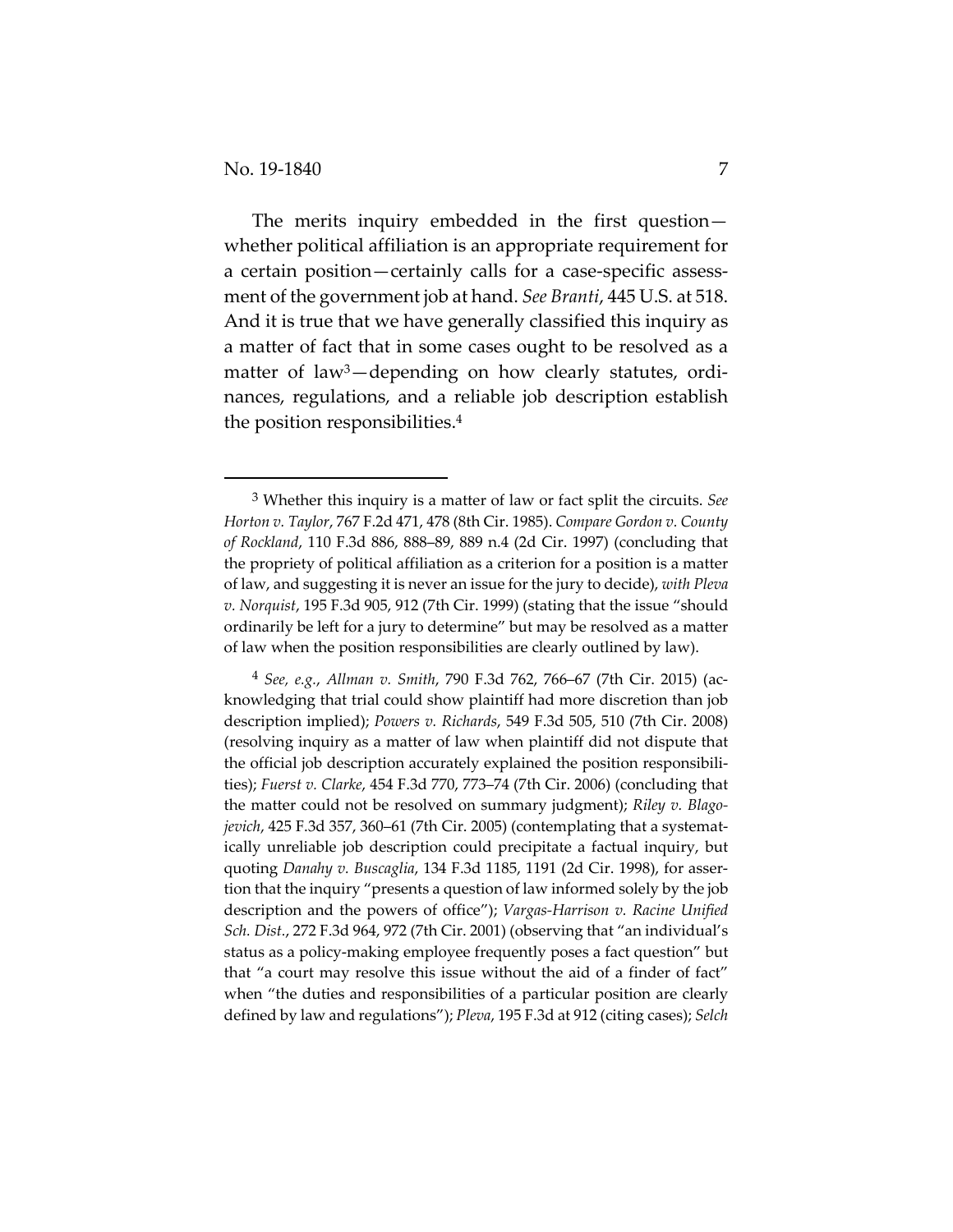But we have treated the issue as an "abstract" matter of law, for purposes of jurisdiction, when antecedent facts are taken as given and we are asked to review only the applica‐ tion of a legal standard to those given facts in a qualified‐im‐ munity assessment. *See Jackson v. Curry*, 888 F.3d 259, 263 (7th Cir. 2018); *see, e.g.*, *Moss v. Martin*, 473 F.3d 694, 702 (7th Cir. 2007); *Kiddy‐Brown v. Blagojevich*, 408 F.3d 346, 355–56 (7th Cir. 2005); *see also Danahy v. Buscaglia*, 134 F.3d 1185, 1190–91 (2d Cir. 1998) ("For the purposes of jurisdiction, … we assume the truth of the plaintiffs' claims that they were subjected to pat‐ ronage dismissals and that they were not policymakers."); *cf. Guerrero‐Lasprilla v. Barr*, 140 S. Ct. 1062, 1067 (2020) ("ques‐ tions of law," for purposes of appellate jurisdiction under 8 U.S.C.  $\S 1252(a)(2)(D)$ , "includes the application of a legal standard to undisputed or established facts").

That is the situation we face here. The court did not eval‐ uate evidence or make any "antecedent" determinations that we are asked to review. *Allman v. Smith*, 790 F.3d 762, 764 (7th Cir. 2015); *see, e.g.*, *Jackson*, 888 F.3d at 263–64 (unreviewable antecedent question lay in whether the district court properly decided not to watch a video that, defendants argued, contra‐ dicted plaintiff's factual allegations).

The district court's remark—that whether LeVan will be entitled to qualified immunity on a further‐developed record "cannot be resolved on the pleadings"—merely acknowl‐ edges the different standards that apply to a Rule 12(b)(6) mo‐ tion to dismiss and a Rule 56(a) motion for summary

*v. Letts*, 5 F.3d 1040, 1044 (7th Cir. 1993) (reviewing determination for clear error). We do not reconsider our precedent today to address whether it would be more appropriate to characterize the inquiry as a "mixed question of law and fact." *Guerrero‐Lasprilla v. Barr*, 140 S. Ct. 1062, 1069 (2020).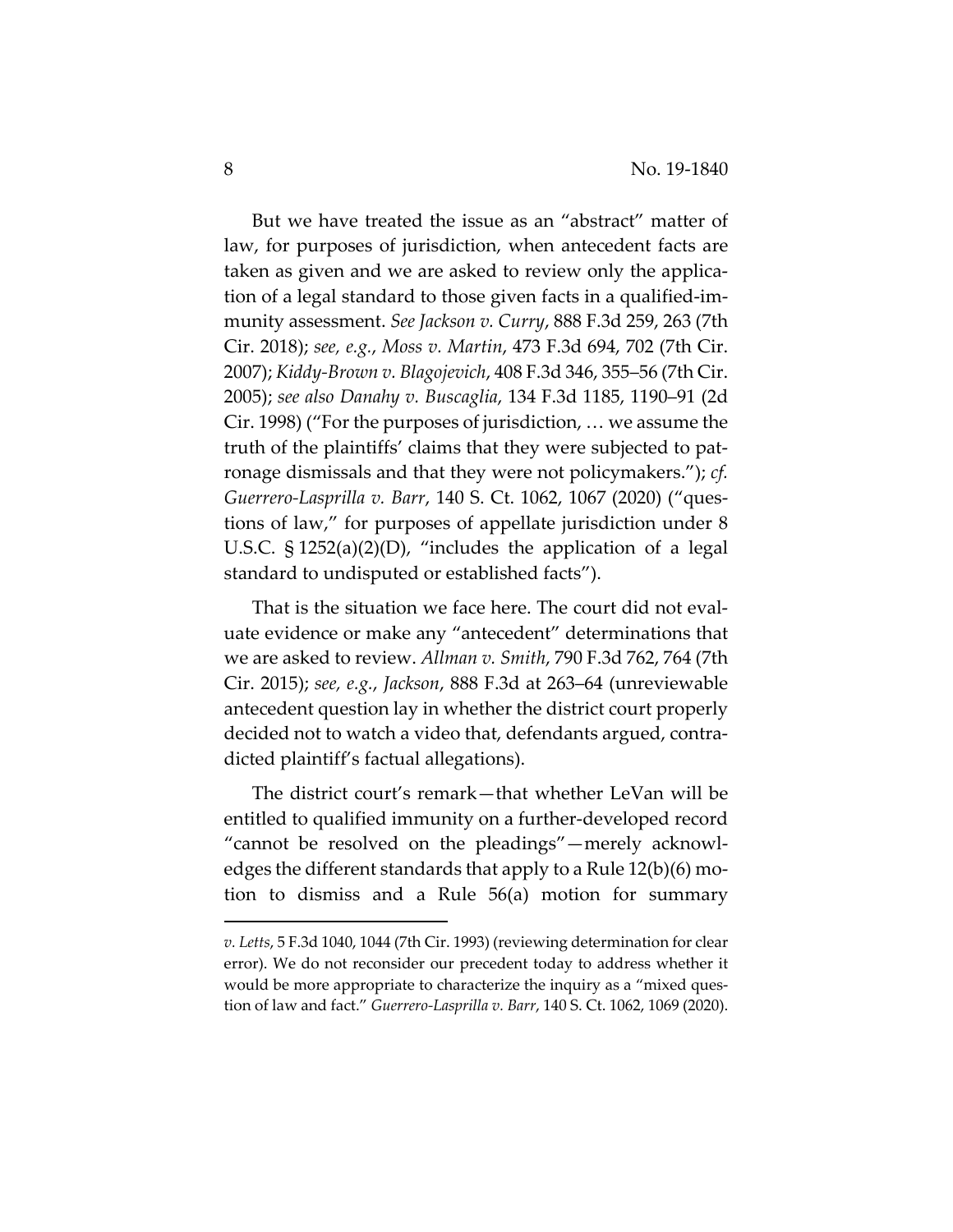judgment. As we've already mentioned, before discovery be‐ gins, a defendant asserting qualified immunity is entitled to dismissal if the allegations in the complaint fail to state a claim of a clearly established right having been violated. *Mitchell*, 472 U.S. at 526. After discovery, however, the defendant as‐ serting qualified immunity is entitled to summary judgment if the evidence fails to demonstrate a genuine factual issue about the characteristics of the employee's position or whether the defendant committed the alleged acts. *See id.*; *All‐ man*, 790 F.3d at 766–67.

In this way, while qualified immunity may not entitle a defendant to dismissal on the pleadings, qualified immunity may entitle the defendant to summary judgment later on. And because each determination is conclusive as to the de‐ fendant's right to avoid the burdens of pretrial discovery and trial, a denial of qualified immunity can be a "final decision" at both stages of the litigation. *See Behrens*, 516 U.S. at 307–08.

Having confirmed that we have jurisdiction to review the court's qualified‐immunity decision, we next address whether the court properly concluded that LeVan is not entitled to qualified immunity at this pleading stage.

#### *B. Qualified Immunity*

LeVan is entitled to dismissal unless (1) the plaintiffs ade‐ quately alleged facts that, if true, would constitute a violation of a statutory or constitutional right, and (2) the right was "clearly established" at the time of the alleged violation, such that a reasonable public official would have known his con‐ duct was unlawful. *Harlow v. Fitzgerald*, 457 U.S. 800, 818 (1982); *see Moss*, 473 F.3d at 702. We review *de novo* whether each criterion has been met, accepting all well‐pleaded factual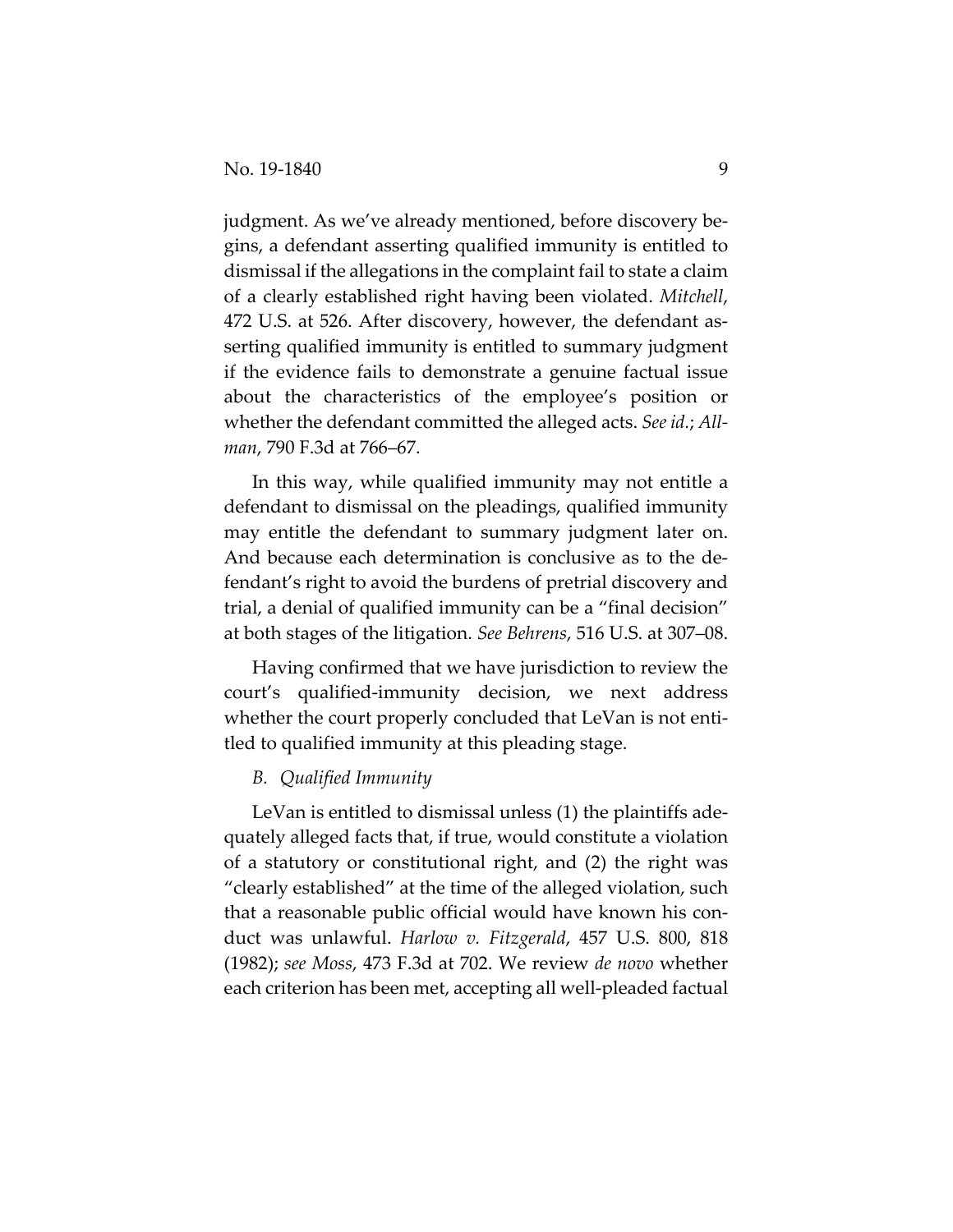allegations as true and drawing all permissible inferences in the plaintiffs' favor. *See Reed*, 906 F.3d at 546, 549; *Chasensky v. Walker*, 740 F.3d 1088, 1093, 1095 (7th Cir. 2014).

#### *1. Violation of a Right*

The plaintiffs alleged in their complaint that the Deputy Assessor position is not one for which political affiliation is a valid requirement and that LeVan dismissed the plaintiffs be‐ cause of their political affiliation, in violation of their First Amendment rights. LeVan counters that political affiliation is an appropriate job requirement for the Deputy Assessor posi‐ tion, so the employees' dismissal based on political patronage is not a First Amendment violation.

The general rule, under the Supreme Court's decisions in *Elrod* and *Branti*, is that dismissal of a public employee on the basis of political affiliation violates the employee's First Amendment rights. *See Rutan*, 497 U.S. at 64; *Bogart v. Vermil‐ ion County*, 909 F.3d 210, 213 (7th Cir. 2018). The exception is when party affiliation is an appropriate requirement for the position involved. *See Hagan v. Quinn*, 867 F.3d 816, 824 (7th Cir. 2017). This so‐called *Elrod‐Branti* or "policymaking"5 ex‐ ception derives from the principles of representative govern‐ ment: without political alignment in certain positions, employees occupying those positions could obstruct the imple‐ mentation of policies presumably sanctioned by the

<sup>5</sup> The exception's application does not turn on whether the position can bear the label "policymaker," *see Branti*, 445 U.S. at 518, but we have used the term "policymaker" as a shorthand for the broad category of of‐ fices that fall within the *Elrod‐Branti* exception. *See Hagan*, 867 F.3d at 824; *Kiddy‐Brown*, 408 F.3d at 355.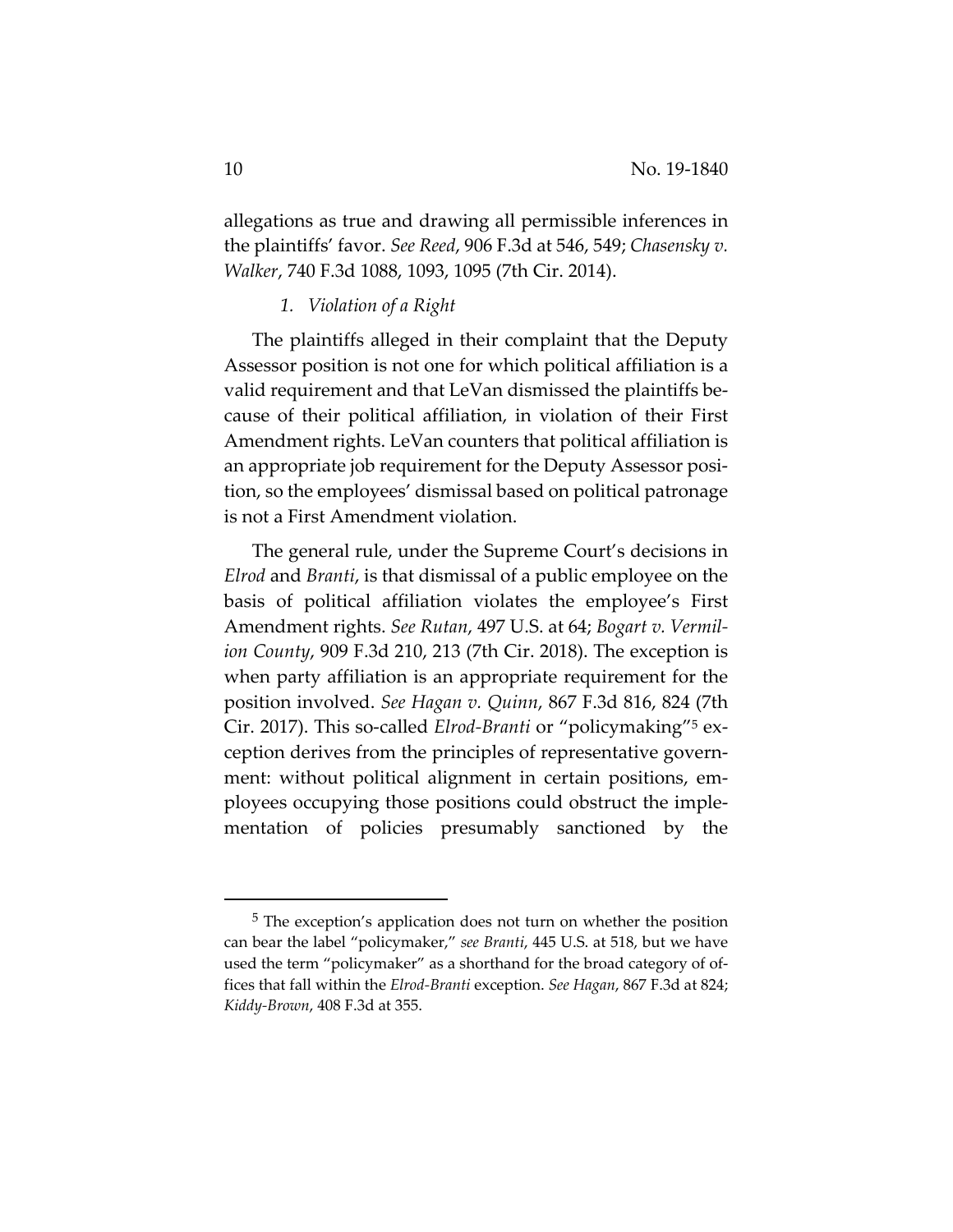electorate, who placed the current administration in power. *Elrod*, 427 U.S. at 367; *Bogart*, 909 F.3d at 213.

As a result, the *Elrod‐Branti* exception applies if "the hiring authority can demonstrate that party affiliation is an appro‐ priate requirement for the effective performance of the public office involved." *Branti*, 445 U.S. at 518. We have held that po‐ litical affiliation is an appropriate requirement when "the [employee's] position authorizes, either directly or indirectly, meaningful input into government decisionmaking on issues where there is room for principled disagreement on goals or their implementation." *Kiddy‐Brown*, 408 F.3d at 355 (quoting *Nekolny v. Painter*, 653 F.2d 1164, 1170 (7th Cir. 1981)). This as‐ sessment includes whether the position "entails the exercise of a substantial amount of *political* (as distinct from profes‐ sional) discretion," *Powers v. Richards*, 549 F.3d 505, 510 (7th Cir. 2008), and whether the position gives its holder access to the superior's "confidential, politically sensitive thoughts," *Bogart*, 909 F.3d at 213 (quoting *Riley v. Blagojevich*, 425 F.3d 357, 359 (7th Cir. 2005)).

Our focus, when determining whether a position falls within the *Elrod‐Branti* exception, is on "the powers inherent in a given office, as opposed to the functions performed by a particular occupant of that office." *Tomczak v. City of Chicago*, 765 F.2d 633, 640 (7th Cir. 1985); *see Embry v. City of Calumet*, 701 F.3d 231, 236 (7th Cir. 2012). We have thus endorsed courts' use of reliable job descriptions, which—if objective provide "a provisional safe harbor for elected officials" who may depend on the descriptions when deciding whom to re‐ place on political grounds. *Riley*, 425 F.3d at 365. But a statute or ordinance trumps a job description whenever they conflict. *See Davis v. Ockomon*, 668 F.3d 473, 478 (7th Cir. 2012). And at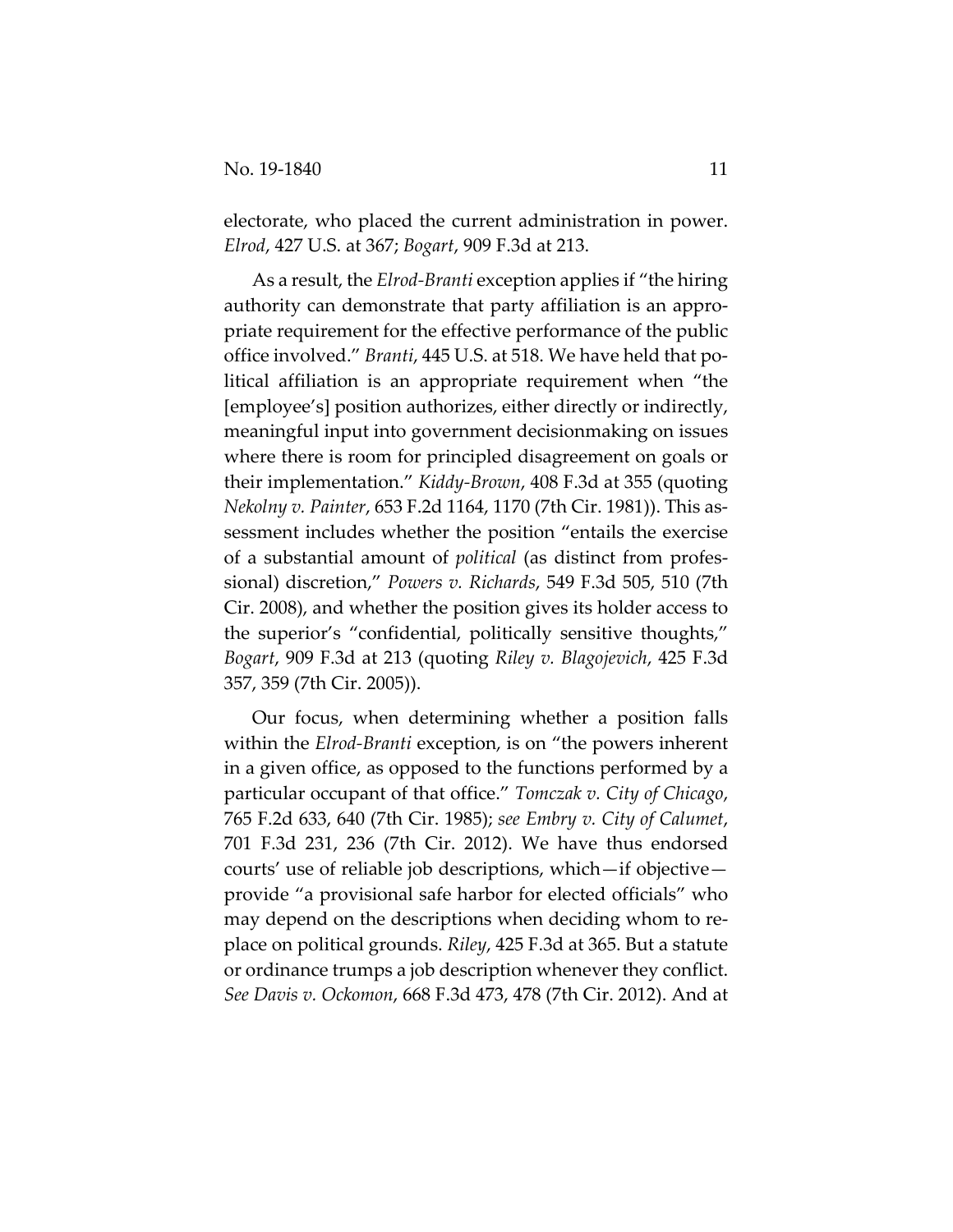this 12(b)(6) stage, we don't have an official description of the Deputy Assessor position, *cf. Hagan*, 867 F.3d at 827; we have only the plaintiffs' allegations and the Illinois Tax Code, which LeVan says confirms the Deputy Assessor position is one for which political alliance is a valid requirement.

Before we turn to the statutes, it's important to address the role that the plaintiffs' allegations play in our analysis. LeVan argues that the plaintiffs' allegations about their job duties should not be considered because the issue turns on the *inher‐ ent* powers of an office, not a particular occupant's functions.

It is true that whether political affiliation is a valid job re‐ quirement depends on the *position itself*—that is, the functions that "usually attend" the position—rather than specific acts performed by a particular position holder. *Tomczak*, 765 F.2d at 640–41. This is why statutes, ordinances, regulations, and reliable job descriptions are the go‐to sources for determining what the position entails. *See Davis*, 668 F.3d at 478. But the plaintiffs' allegations about the nature of the position may be relevant, too. If the statutes, ordinances, regulations, and job description do not provide a clear enough picture of the position, or if the job description provides sufficient detail but is inaccurate or unreliable, then how the position is treated and performed on the ground can supply the necessary infor‐ mation about the "normal duties," *Allman*, 790 F.3d at 766, or the functions that "usually attend [the] position," *Tomczak*, 765 F.2d at 641. *See Allen v. Martin*, 460 F.3d 939, 944 (7th Cir. 2006). Stated differently, facts about how the position is car‐ ried out can support inferences about the powers inherent in the office. Consequently, unless a statute, ordinance, regula‐ tion, or reliable job description confirms that the position falls within the *Elrod‐Branti* exception, we take the plaintiffs'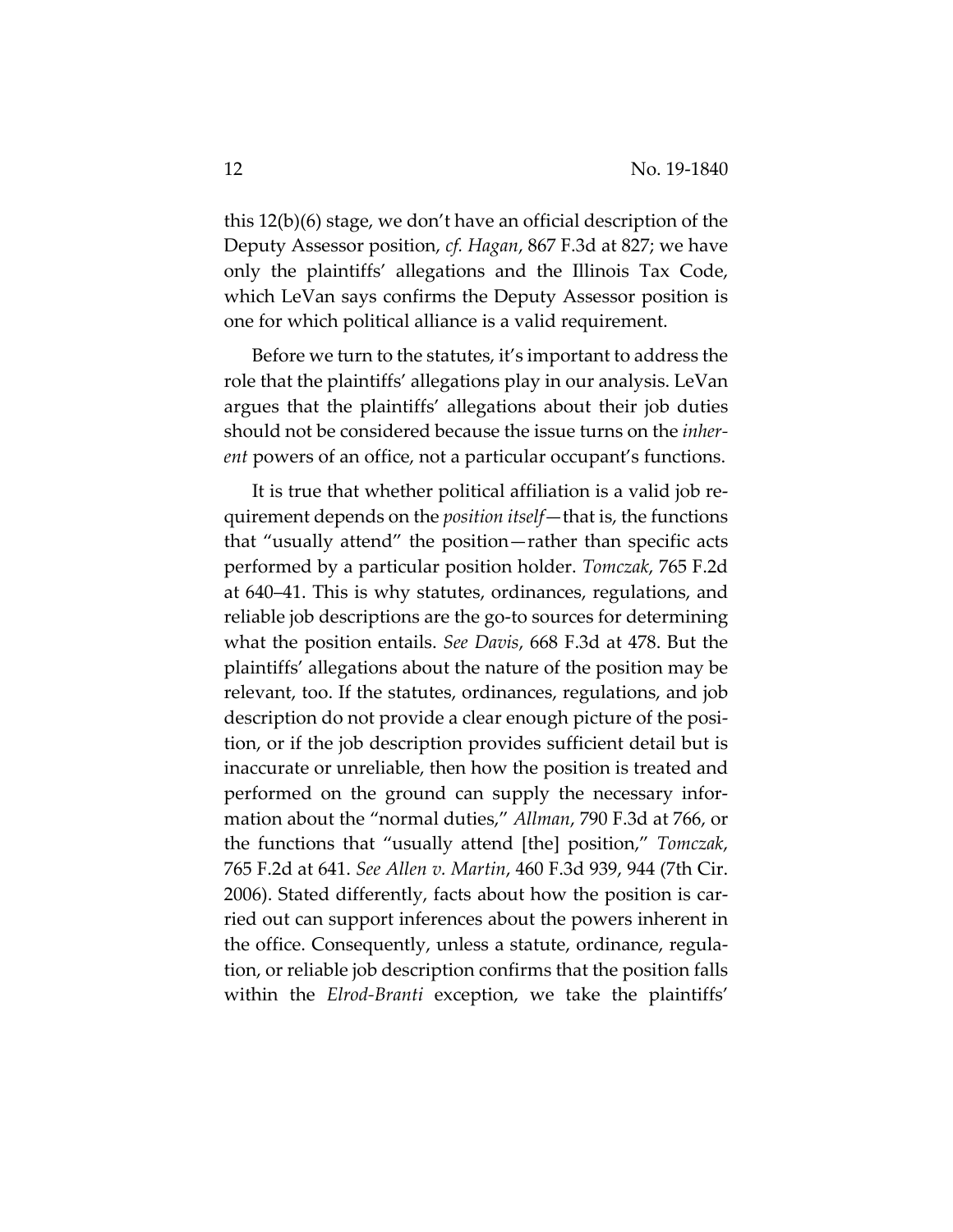plausible allegations to the contrary as true at the pleading stage. *See, e.g.*, *Moss*, 473 F.3d at 698–99, 702; *Kiddy‐Brown*, 408 F.3d at 355–56.

The plaintiffs alleged in their complaint that political affil‐ iation is not an appropriate requirement for the Deputy Assessor position. They elaborated that the Deputy Assessor po‐ sition did not give the plaintiffs any policymaking authority, and that the Milton Township Assessor's Office employs Chief Deputy Assessors, who "advise the Assessor on policy issues"; fill the Assessor's role in the Assessor's absence; and manage the lower-level office personnel, including the Deputy Assessors. The lower‐level Deputy Assessors, the plain‐ tiffs alleged, are not authorized to perform any of these advi‐ sory or managerial functions.

The plaintiffs continued that their positions involved tak‐ ing measurements of property and inputting those measure‐ ments, along with other collected data, into computer programs and formulas that were set by statutes, regulations, state‐issued guidelines, and the County and Township Asses‐ sors. The Deputy Assessors had "no control or discretion" over the formulas or programs. And the Township Asses‐ sor—not the Deputy Assessors—was empowered to change an assessment. The Deputy Assessor positions also involved "other clerical functions."

The plaintiffs additionally rely on a declaration, attached to their complaint, by the prior Township Assessor, who stated that Chief Deputy Assessors, only, were in positions to advise the Assessor on policymaking issues and to fill the As‐ sessor's role in his absence. *See Williamson v. Curran*, 714 F.3d 432, 436 (7th Cir. 2013) (observing that documents attached to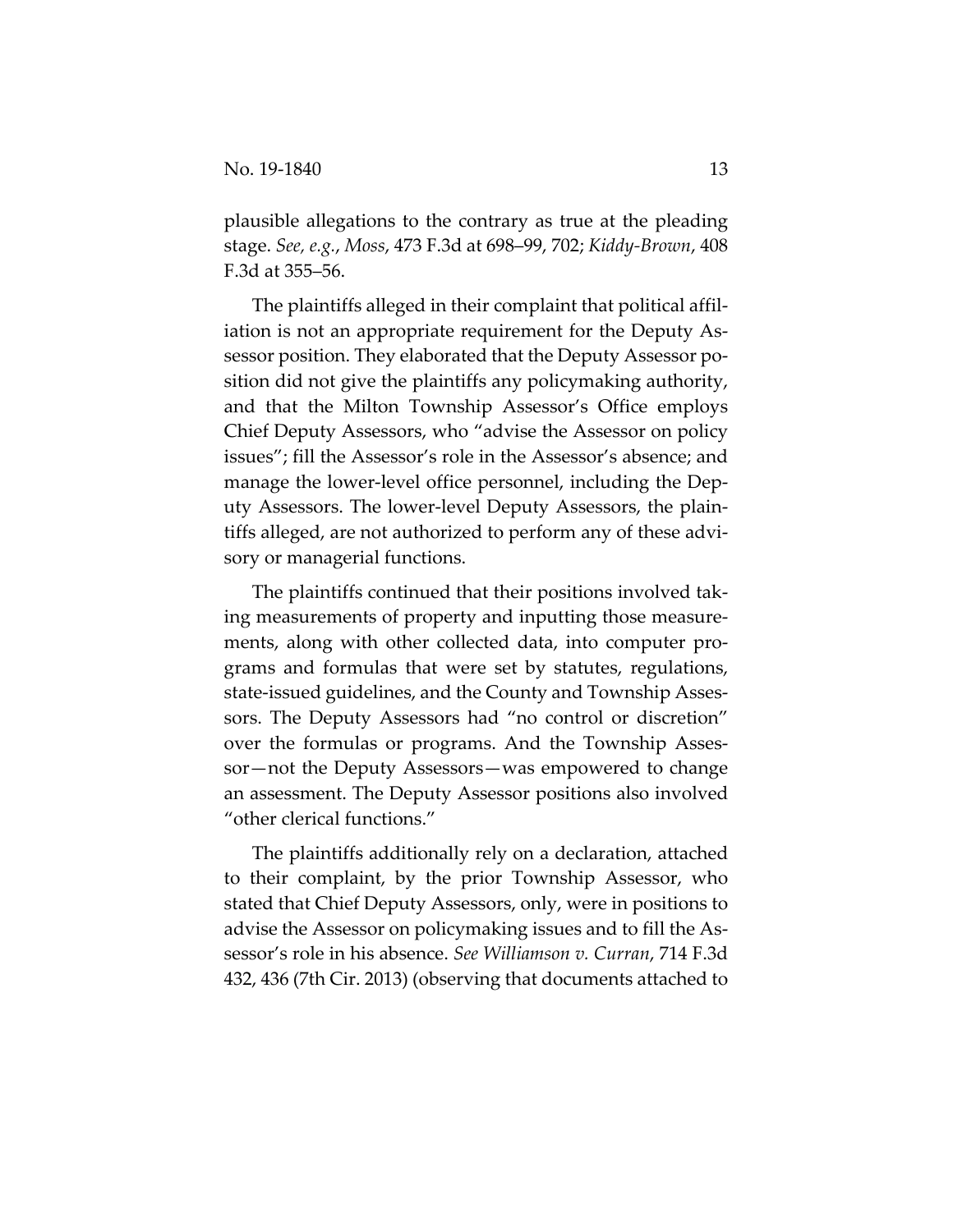the complaint and on which the plaintiff relies to support a claim may be considered on a motion to dismiss).

Taken alone, the plaintiffs' allegations portray the Deputy Assessor position as one that does not involve meaningful in‐ put into government decisionmaking on issues where there is room for principled disagreement on goals or their imple‐ mentation. The predetermined formulas and computer pro‐ grams that the lower‐level Deputy Assessors apply suggest that any discretion the position holds "is channeled by pro‐ fessional rather than political norms." *Riley*, 425 F.3d at 360.

The alleged office hierarchy also supports an inference that the lower‐level Deputy Assessor position does not en‐ dow its holders with influence over policy choices or access to the Township Assessor's politically sensitive thoughts: only the Chief Deputy Assessors hold cabinet‐like managerial and advisory roles; and the lower‐level Deputy Assessor po‐ sition does not carry power to alter an assessment resulting from the prescribed formulas or programs.

Thus, unless a law makes these allegations implausible, the plaintiffs have alleged that they held low‐level positions lacking political discretion and for which political affiliation is not a valid requirement.

We've been alerted to statutes (no ordinances) that ad‐ dress the duties and responsibilities of the Township Assessor and deputies. The Illinois Tax Code provides that each year "the assessor, in person or by deputy, shall actually view and determine as near as practicable the value of each property listed for taxation … and assess the property at 33 ⅓ % of its fair cash value, or in accordance with … [certain statutes or county ordinances]." 35 ILCS 200/9‐155. It also provides that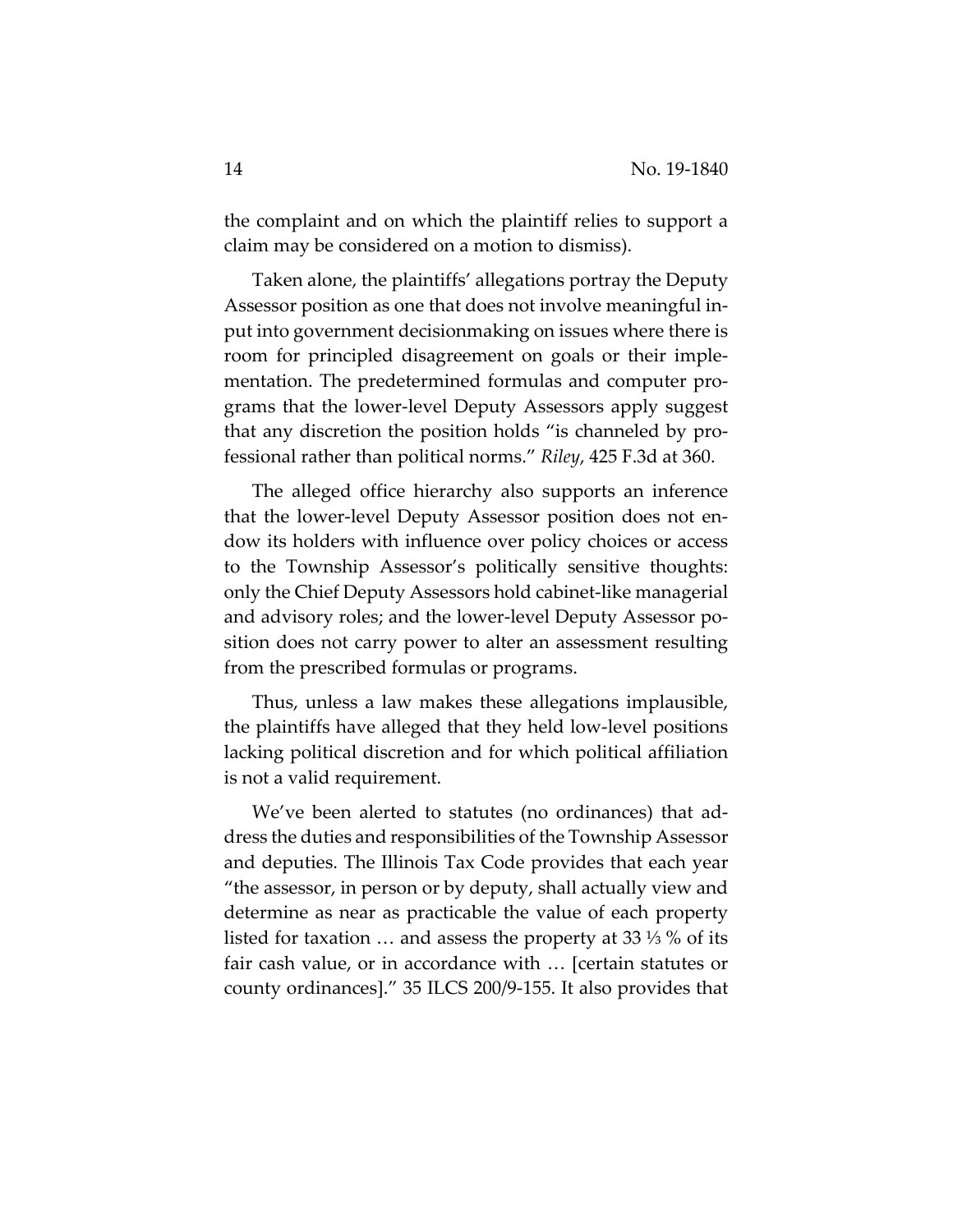an assessor "may appoint one or more suitable persons as deputies to assist in making the assessment, and may appoint other employees required for operation of the office." 35 ILCS 200/2‐65. Thus, the Township Assessor may carry out the stat‐ utorily imposed assessment duty with the help of appointed deputy assessors, who may "assist in making the assess‐ ment." *Id.* The Code also defines "assessor" as "county, township, multi‐township or deputy assessors, all of whom evalu‐ ate and appraise property." 35 ILCS 200/1‐10. LeVan says these statutes confirm the plaintiffs' positions fit the *Elrod‐ Branti* exception.

We can assume that the Township Assessor position falls within the *Elrod‐Branti* exception; the plaintiffs even allege that LeVan made policy. So, if the statutes expressly con‐ firmed that the Deputy Assessor position had all the same powers as the Township Assessor, we would have no trouble concluding that the plaintiffs' positions also fit within the *El‐ rod‐Branti* exception. That was the case with the Indiana dep‐ uty county auditor position in *Kline v. Hughes*, 131 F.3d 708, 710 (7th Cir. 1997) (deputy who was vested with the power by express statute to perform all duties of the auditor fell within the *Elrod‐Branti* exception).

But the Illinois Code does not declare that a deputy asses‐ sor has all the same authorizations and duties as the assessor. It instead specifies that the assessor may deputize employees "to assist in making the assessment" of properties—not to hold all the same power and responsibilities as the assessor or to take the assessor's place when the office becomes vacant. 35 ILCS 200/2‐65.6 The Code's definition of "assessor" as

<sup>6</sup> Deputy assessors are authorized to administer oaths. 35 ILCS 200/24‐ 30. But we don't see how power to administer an oath equals meaningful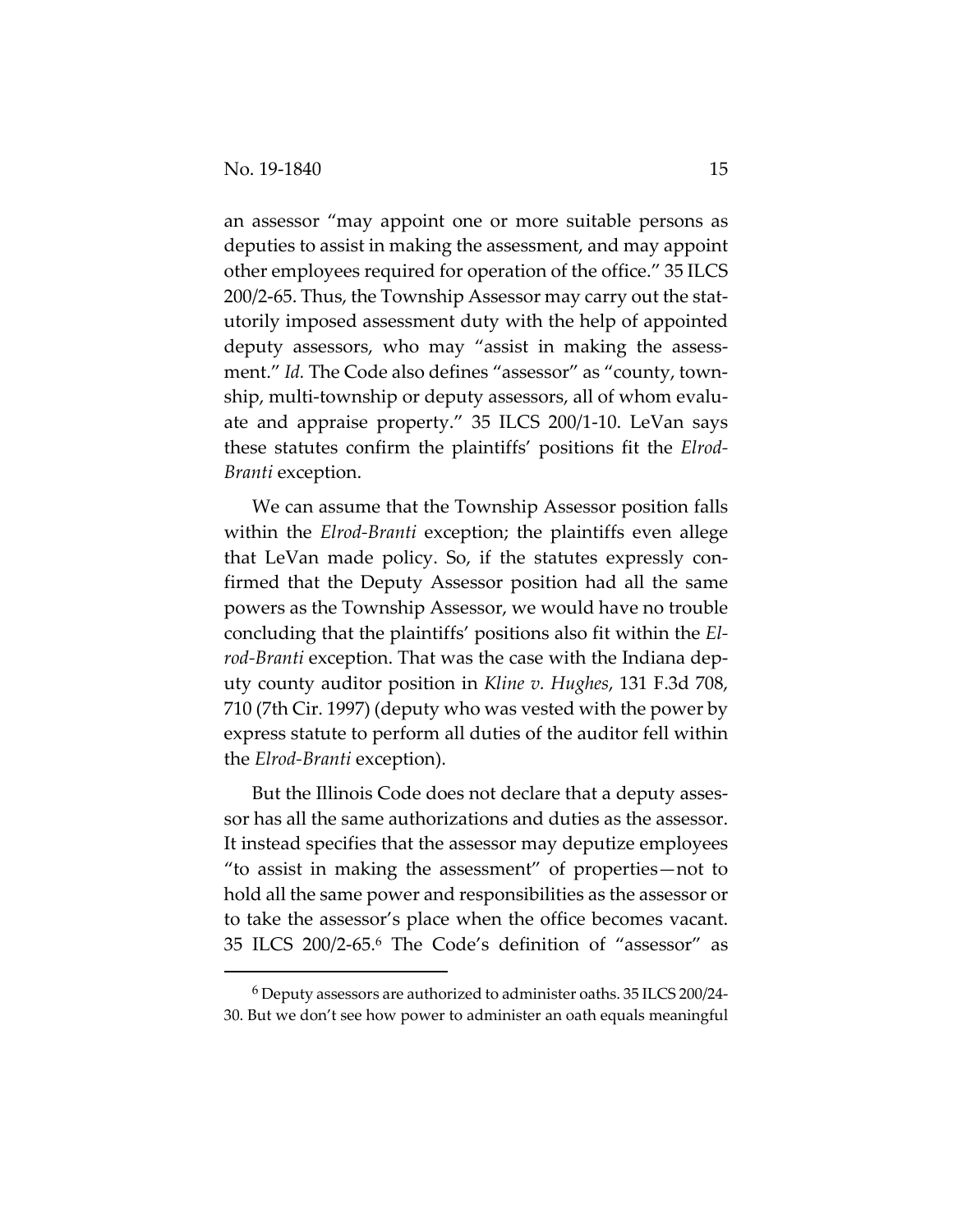"county, township, multi‐township or deputy assessors" does not make the Township Assessor position one and the same as the Deputy Assessor position. 35 ILCS 200/1‐10. It merely recognizes that when "assessor" appears in the correspond‐ ing statutes, that term may refer to any of the listed positions.

This leaves us with the following critical question: Do Deputy Assessors have inherent authority to provide mean‐ ingful input into decisions on issues where there is room for principled disagreement on goals or their implementation be‐ cause the Illinois Code permits deputies to help the Township Assessor make an assessment?

The statutes do not confirm an affirmative answer, as they do not establish the extent to which political discretion plays a part in the Deputy Assessor's role in "actually view[ing] and determin[ing] as near as practicable the value of each prop‐ erty listed for taxation … and assess[ing] the property at 33 ⅓ % of its fair cash value, or in accordance with [certain statutes or ordinances]." 35 ILCS 200/9‐155. The Code defines "33 ⅓ %"7 and "fair cash value."8 And other statutes, ordi‐ nances, or "general rules" prescribed by the Department of

influence in policy decisions or access to politically sensitive deliberations; the power to administer an oath is not power to make hiring‐and‐firing or other placement decisions.

 $7$  "One-third of the fair cash value of property, as determined by the [State Revenue] Department's sales ratio studies for the 3 most recent years preceding the assessment year, adjusted to take into account any changes in assessment levels implemented since the data for the studies were collected." 35 ILCS 200/1‐55.

 $8$  "The amount for which a property can be sold in the due course of business and trade, not under duress, between a willing buyer and a willing seller." 35 ILCS 200/1‐50.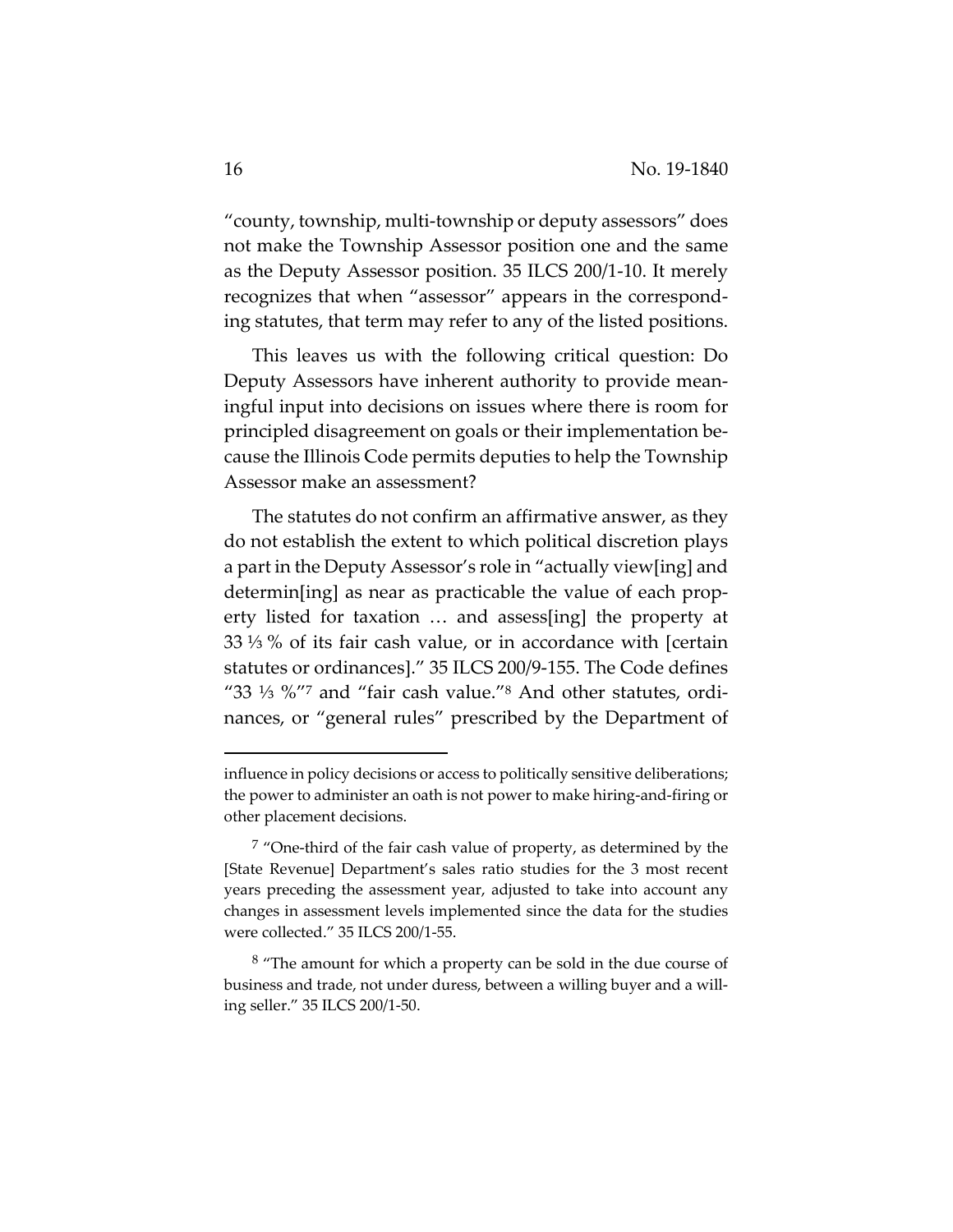Revenue may leave the assessment task devoid of any policy‐ making discretion, even if it requires some professional dis‐ cretion. *See* 35 ILCS 200/8‐5(3); *see generally People ex rel. Cut‐ more v. Harding*, 164 N.E. 827, 829 (Ill. 1929) (holding that county deputy assessor was not entitled to the higher com‐ pensation authorized for a clerk, and noting that the deputy's role in determining property value includes some form of "discretion," without identifying that discretion as political or professional).

It may also be that any policy discretion and confidential deliberation that is left for the Assessor's Office is done by the Township Assessor and the Chief Deputy Assessors who act as advisors or "formulate[] plans for the implementation of broad goals," *Elrod*, 427 U.S. at 368. Those policies may then be inflexibly executed by the lower‐level Deputy Assessors when they "assist in making the assessment." 35 ILCS 200/2-65. In other words, the Deputy Assessor's role in performing assessments may involve only professional discretion and mechanical application of formulas set by legislators, regula‐ tors, the Township Assessor, and the cabinet‐like advisors who occupy the Chief Deputy Assessor position. Finally, although the assessment produced by a deputy may be deemed the Township Assessor's own, that does not determine whether the deputy exercises political discretion in performing the assessment.

So, no statutes or ordinances confirm whether the Deputy Assessor position involves policymaking input or access to the assessor's politically sensitive or confidential thoughts. And at this point, we have no job description, much less a re‐ liable one. Thus, the plaintiffs' allegations about the Deputy Assessor position characteristics—specifically, that the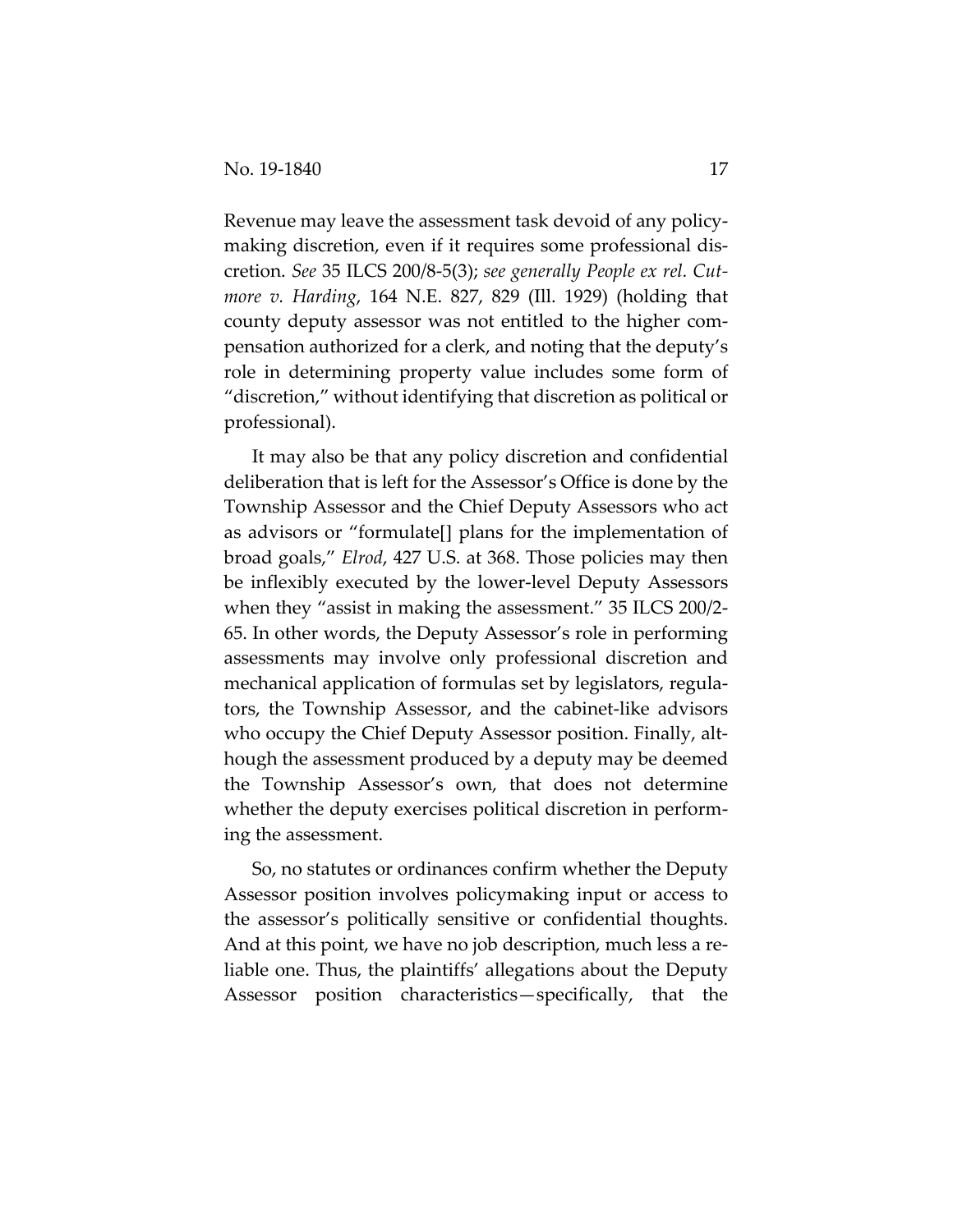position lacks policymaking authority and access—are plau‐ sible. The plaintiffs also adequately alleged that LeVan dis‐ missed the Deputy Assessors on political‐patronage grounds, so the plaintiffs stated a claim of violated First Amendment rights under *Elrod* and *Branti*.

#### *2. Clear Establishment of the Right*

Having concluded that the plaintiffs adequately pled a vi‐ olation of a right, we move to the question whether the con‐ tours of the allegedly violated right were, at the time LeVan dismissed the plaintiffs, "sufficiently clear that every reason‐ able official would have understood that what he is doing vi‐ olates that right." *Kemp v. Liebel*, 877 F.3d 346, 351 (7th Cir. 2017) (quoting *Gustafson v. Adkins*, 803 F.3d 883, 891 (7th Cir. 2015)).

Critically, we approach this question by taking the plain‐ tiffs' well‐pleaded allegations as true. We assume at this 12(b)(6) stage that the plaintiffs occupied positions lacking au‐ thority to have meaningful input into policy decisions and to access politically sensitive or confidential deliberations. We also take as given that the employees were fired based on their political affiliation. *See Moss*, 473 F.3d at 702; *Kiddy‐ Brown,* 408 F.3d at 356. Consequently, the more specific question we face is this: When LeVan fired the plaintiffs, would every reasonable state actor in his shoes have understood that dismissing an employee from a position lacking meaningful input into political decisionmaking violates the employee's First Amendment rights?

LeVan says this question assumes too much, arguing that the nature of the Deputy Assessor position—that is, whether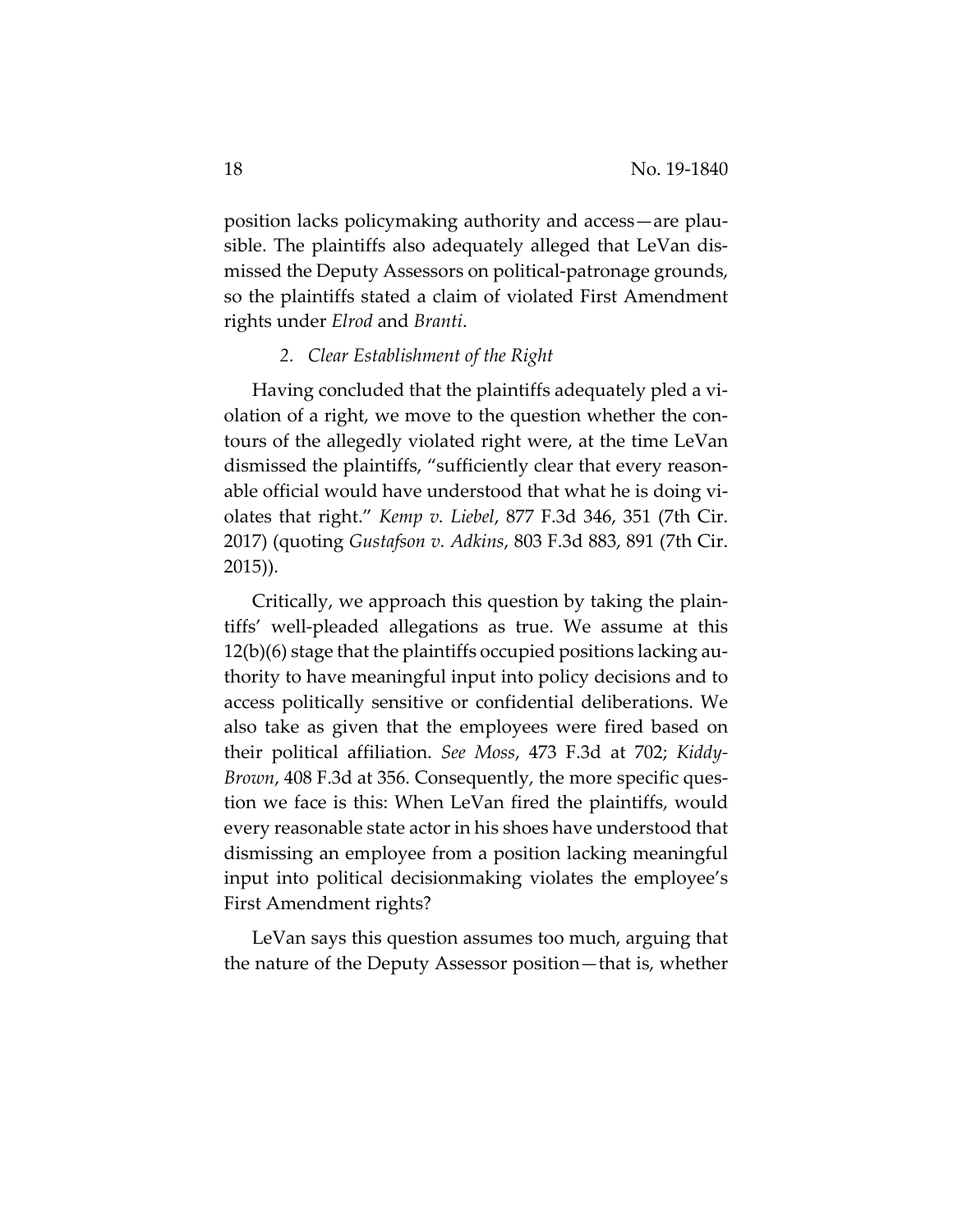it falls inside or outside the *Elrod‐Branti* exception—was not beyond debate.

But because we are at the  $12(b)(6)$  stage, the plaintiffs receive the benefit of all plausible allegations and reasonable in‐ ferences being treated as true. This makes the set of contextual facts that are assumed for purposes of this qualified‐immun‐ ity inquiry broad: the assumed context includes that the Dep‐ uty Assessor position is not a cabinet‐like role but rather a lower-level position involving no political discretion in performing assessments (that is, collecting data and plugging it into prescribed formulas and computer programs). Faced with this set of circumstances, a reasonable officer in LeVan's position would have known that firing the non‐policymaking employees on political‐patronage grounds violates their First Amendments rights.

As we mentioned earlier, qualified immunity warrants dismissal at the 12(b)(6) stage only when "the plaintiff asserts the violation of a broad constitutional right that had not been articulated at the time the violation is alleged to have oc‐ curred." *Jacobs*, 215 F.3d at 765 n.3. The right that the plaintiffs allege LeVan violated has long been established in our circuit. We observed in *Kiddy‐Brown* that "by 2003, it was well‐estab‐ lished that the First Amendment prohibits a state official from dismissing, on political grounds, an employee who was not charged with policymaking duties." *Kiddy‐Brown*, 408 F.3d at 357. And we reiterated this conclusion again in *Moss*, in 2007. *See* 473 F.3d at 702; *see also Allman*, 790 F.3d at 767 (observing that our cases had clearly established that a person who has limited operational discretion but no significant policymak‐ ing discretion cannot be fired on political grounds). That right did not become unclear between those decisions and the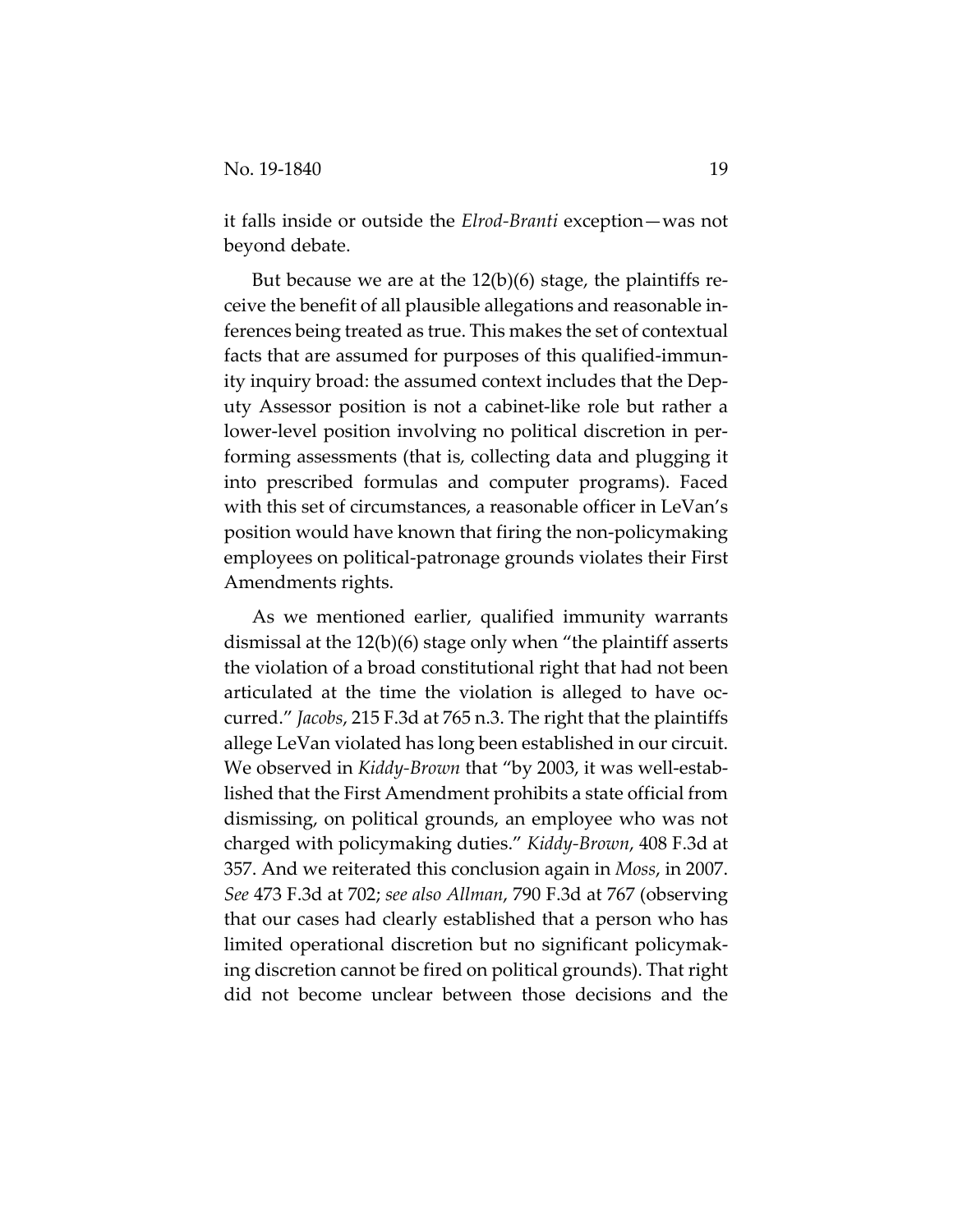plaintiffs' dismissals in 2014, so our precedent "placed the statutory or constitutional question beyond debate." *Gus‐ tafson*, 803 F.3d at 891 (quoting *Rabin v. Flynn*, 725 F.3d 628, 632 (7th Cir. 2013)).

LeVan's disagreement with the assumed context here il‐ lustrates the mismatch between the 12(b)(6) plausibility standard and the often fact‐intensive nature of qualified‐im‐ munity inquiries. *See supra*, at n.2; *Reed*, 906 F.3d at 548–49; *Jacobs*, 215 F.3d at 765 n.3. But that incongruity does not justify heightening the pleading standard, which imposes on the plaintiffs no obligation to initially "anticipate and overcome a defense of qualified immunity" in their complaint. *Jacobs*, 215 F.3d at 765 n.3. *See generally Leatherman*, 507 U.S. at 168 (no particularity requirement or heightened standard for claims under § 1983); *Gomez v. Toledo*, 446 U.S. 635, 640 (1980) ("[T]wo—and only two—allegations are required in order to state a cause of action under [§ 1983]. First, the plaintiff must allege that some person has deprived him of a federal right. Second, he must allege that the person who has deprived him of that right acted under color of state or territorial law.").

The plausibility standard, which leads us to take as given the plaintiffs' allegations about the nature of their positions, is why "a complaint is generally not dismissed under Rule 12(b)(6) on qualified immunity grounds." *Alvarado*, 267 F.3d at 651. And it is why the plaintiffs' First Amendment claims should not be dismissed on qualified‐immunity grounds here.

We are not persuaded by LeVan's additional argument for why the constitutional question—whether dismissing the Deputy Assessors on political-patronage grounds violated their First Amendment rights—was not beyond debate. He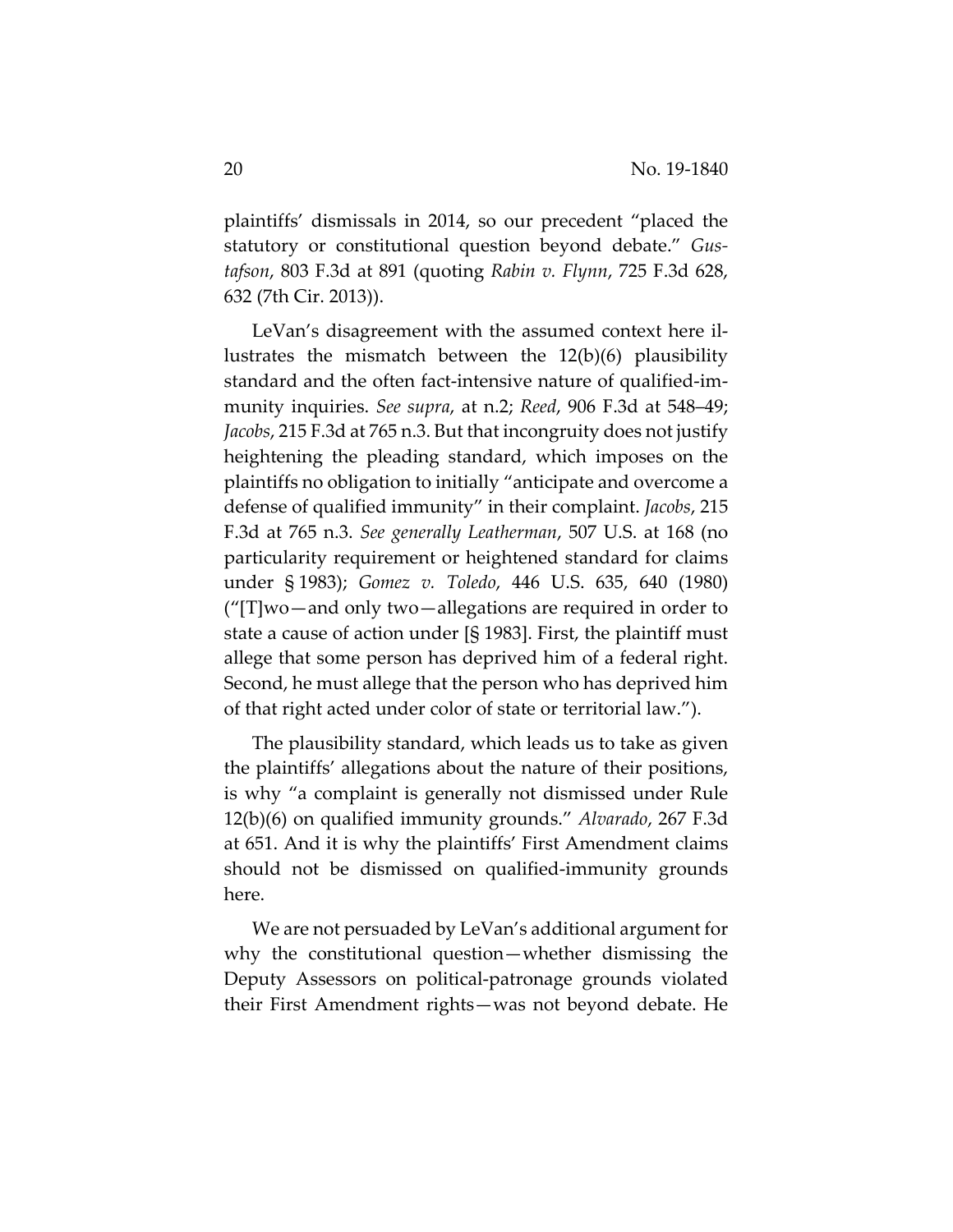points out that the district judge originally assigned to this case, Judge Samuel Der‐Yeghiayan, concluded that the posi‐ tion fell within the *Elrod‐Branti* exception as a matter of law, and when the case was reassigned to Judge Robert Dow upon Judge Der‐Yeghiayan's retirement, Judge Dow decided other‐ wise on reconsideration.

LeVan is correct that political-patronage dismissals overall comprise a "somewhat murky area of the law," *Moss v. Martin*, 614 F.3d 707, 712 (7th Cir. 2010), and that the "clearly established" inquiry "must be undertaken in light of the spe‐ cific context of the case, not as a broad general proposition." *Brosseau v. Haugen*, 543 U.S. 194, 198 (2004) (quoting *Saucier v. Katz*, 533 U.S. 194, 201 (2001), *receded from on different point by Pearson*, 555 U.S. at 236).

But LeVan did not face "an undeveloped state of the law" regarding political‐patronage dismissals. *Wilson v. Layne*, 526 U.S. 603, 617 (1999). Nor did he align his conduct with court holdings that the Milton Township Deputy Assessor position falls within the *Elrod‐Branti* exception. *Cf. Pearson*, 555 U.S. at 244–45 (officers reasonably believed their conduct was lawful when a doctrine under which their conduct would be lawful had been accepted by the two State Supreme Courts and all three Federal Courts of Appeals that considered it, with no court of appeals having issued a contrary decision). No case "directly on point" was required for the relevant right to have been clearly established. *Kiddy‐Brown*, 408 F.3d at 356 (quot‐ ing *Nabozny v. Podlesny*, 92 F.3d 446, 456 (7th Cir. 1996)).

The context LeVan faced was whether to fire, on political‐ patronage grounds, low‐level employees (as opposed to cab‐ inet‐level advisors) who performed clerical and professional work involving no political discretion. And when LeVan